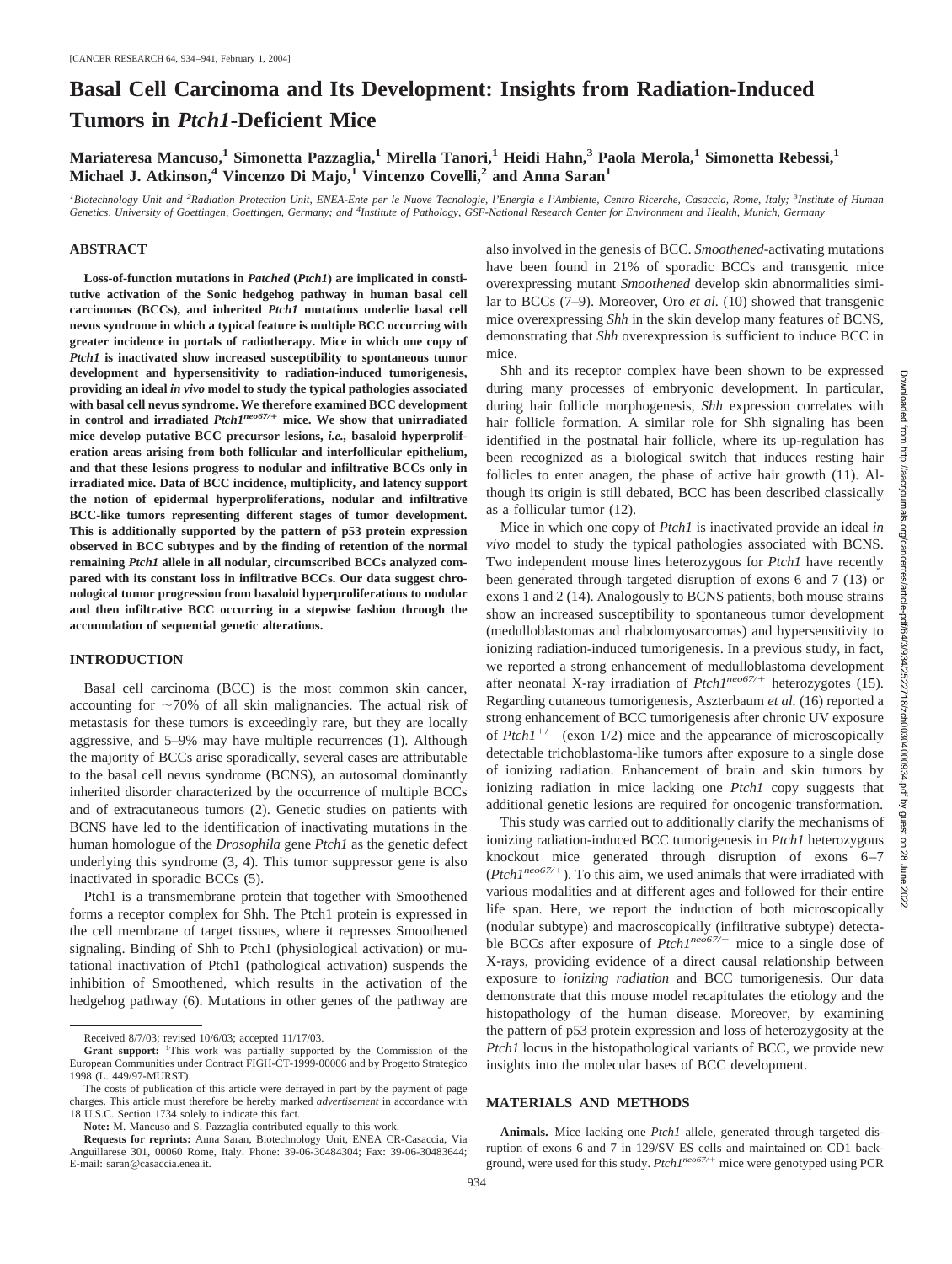| Table 1 Experimental groups      |                              |                   |             |  |  |
|----------------------------------|------------------------------|-------------------|-------------|--|--|
| Dose and<br>irradiation modality | Age at irradiation<br>(days) | Ptch1<br>genotype | No. of mice |  |  |
| 3 Gy whole body                  | 4                            | $+/-$             | 46          |  |  |
|                                  |                              | $+/-$             | 52          |  |  |
| 3 Gy whole body                  | 90                           | $+/-$             | 40          |  |  |
|                                  |                              | $+/-$             | 39          |  |  |
| 4 Gy local                       | 60                           | $+/-$             | 56          |  |  |
|                                  |                              | $+/-$             | 61          |  |  |
| None                             |                              | $+/-$             | 52          |  |  |
|                                  |                              | $+/-$             | 52          |  |  |

primers specific for the neo insert and wild-type sequences as described previously (13). Animals were housed under conventional conditions with food and water available *ad libitum* and a 12-h light cycle. The experimental protocols were reviewed by the Institutional Animal Care and Use Committee.

**Treatment.** X-ray irradiation ( $HVL = 1.6$  mmCu) was performed using a Gilardoni CHF 320G X-ray generator (Gilardoni S.p.A.; Mandello del Lario, Lecco, Italy) operated at 250 kVp, 15 mA, with filters of 2.0 mm of Al and 0.5 mm of Cu. Ptch1<sup>neo67/+</sup> mice and wild-type littermates of both sexes were whole-body irradiated with 3 Gy of X-rays as newborns (4 days) or adults (90 days).

In addition, 2-month-old mice were subjected to local irradiation of the dorsal skin with a single dose of 4 Gy of X-rays. Briefly, anesthetized mice were radially positioned on a lead plate, and shaped lead shields were placed on each mouse to provide protection to the body parts to be spared. A dorsal skin area of 3 cm<sup>2</sup> was irradiated through a central trapezoidal window of a lead shield (4-mm thickness, 60 mm in length). The shield was accurately positioned on the anesthetized mouse using its tail insertion as reference. The irradiation modalities and size of experimental groups are summarized in Table 1. In total, the present study involved irradiation of 152 heterozygotes and 142 wild-type littermates. Groups of 52 heterozygous and 52 wild-type mice were left untreated as controls.

**Histological Analysis and Tumor Quantification.** Mice were inspected daily and at the first sign of morbidity or when tumors were visible were sacrificed and complete autopsies performed. A piece of grossly normal appearing dorsal skin with an area of  $5 \text{ cm}^2$ , corresponding to the site of local irradiation or an equivalent area of macroscopic-tumor-bearing skin, was fixed in 4% buffered formalin. Paraffin sections  $(7-\mu m)$  thick) were analyzed after staining with H&E. In several instances, animals died without appearing moribund. These animals were also necropsied, but autolysis of the tissues prevented accurate histopathology. Thus, they were not included in our results. Tumor incidence was expressed as the percentage of mice with one or more infiltrative or nodular BCC-like tumors. For each group, tumor multiplicity was determined for nodular BCCs as the mean number of tumors  $(\pm SE)$ detected in groups of four heterozygotes at 60–90 weeks after irradiation. Briefly, three sections were collected from each mouse; to ensure a representative sampling, sections were recovered with an interval of  $100 \mu m$ . Forty-five digital images/mouse, corresponding to 38 mm of transverse skin, were collected by IAS image-processing software (Delta Sistemi, Rome, Italy). The number of independent tumors in the skin analyzed (38 mm  $\times$  4) was averaged for calculation of tumor multiplicity.

**Immunohistochemistry.** Immunohistochemical analysis of skin samples from infiltrative or nodular BCCs was performed on paraffin sections  $(4-\mu m)$ thick). Before incubation in 0.3%  $H_2O_2$  in methanol for 30 min, sections were dewaxed, rehydrated, and pretreated by incubation in 0.1% trypsin in 0.1% CaCl<sub>2</sub> (pH 7.8) for  $8-10$  min at 37 $^{\circ}$ C. Antibodies used in this study included rabbit polyclonal antibody against K14 (1:500 dilution; BabCo, Berkeley, CA), rabbit polyclonal antibody against p53 (1:500 dilution; Novocastra Laboratories, Newcastle, United Kingdom), and goat polyclonal antibody against Patched (G-19, 1:100 dilution; Santa Cruz Biotechnology, Santa Cruz, CA). Sections were incubated overnight at  $+4$ °C. Detection was carried out with the Vectastain Elite ABC Kit (Vector Laboratories, Inc., Burlingame, CA) by using rabbit or goat biotinylated secondary antibodies for 1 h at room temperature. After incubation with avidin-biotin immunoperoxidase, immunohistochemical staining was visualized with 3-amino-9-ethylcarbazole (Vector Novared kit; Vector Laboratories, Inc.), and slides were counterstained with hematoxylin.

**Allelic Imbalance Analysis.** Samples from infiltrative BCCs and noncancerous tissue were frozen at  $-80^{\circ}$ C. Instead, microdissection of nodular BCC-like tumors was manually performed from paraffin sections  $(7 \mu m)$ . Briefly, dewaxed and mildly stained slides were observed with a light microscope to identify nodular BCC areas. Microdissection was conducted using a small scalpel. DNA from each sample was extracted using the NucleoSpin Tissue kit (Macherrey-Nagel, Duren, Germany) and resuspended in 40  $\mu$ l of deionized water. Amplification of *Ptch1* wild-type and targeted alleles was performed as described previously (15).

## **RESULTS**

**Survival after X-Ray Irradiation.** The tumor-free survival of Ptch1<sup>neo67/+</sup> mice irradiated as adults was comparable with that of unirradiated heterozygotes. In contrast, a striking increase in mortality was observed in *Ptch1<sup>neo67/+</sup>* mice irradiated as newborns. At 28 weeks of age 80% of irradiated *Ptch1<sup>neo67/+</sup>* heterozygous had died compared with only 13% of unirradiated heterozygous mice (Fig. 1).



Fig. 1. Survival of *Ptch1<sup>neo67/+</sup>* heterozygous mice. No decrease in percent survival of mice irradiated as adults compared with *Ptch1* control mice was observed. In contrast, a striking decrease in survival was shown in mice irradiated as newborns.



Fig. 2. Grossly visible cutaneous tumor in an irradiated *Ptch1neo67/*- heterozygote. The tumor was locally aggressive but completely circumscribed into the skin.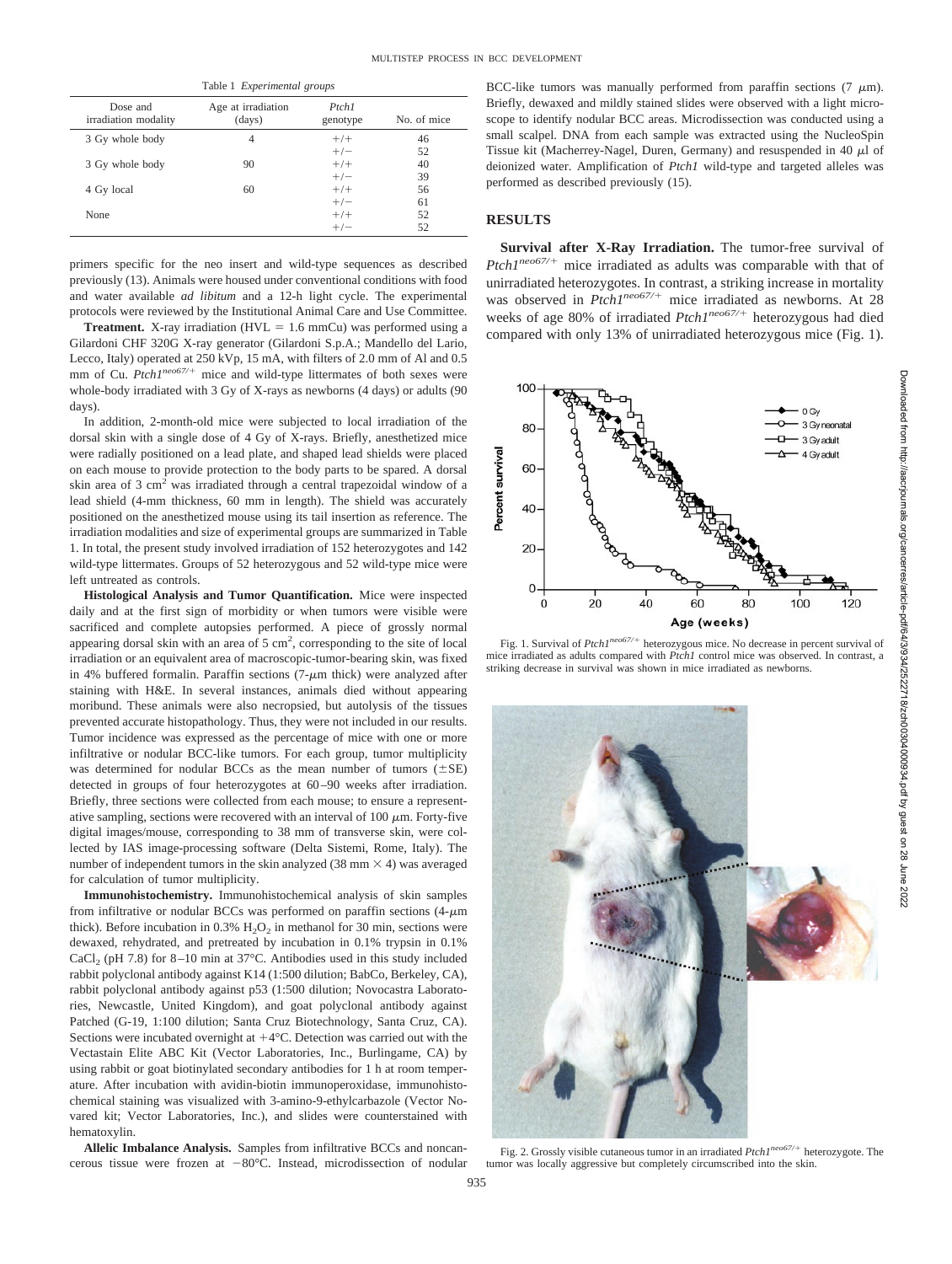

noma (BCC)-like tumors of different developmental stages in X-ray-irradiated *Ptch1<sup>ne</sup>* heterozygous mice. Hyperproliferation areas of basaloid cells were associated with interfollicular (*A*) or follicular epidermis (*B*). Nodular BCC-like tumor circumscribed into the dermis. Note the cleft between normal dermis and tumor stroma  $(\rightarrow; C)$ . Higher magnification of tumor in *B:* cell cluster with typical peripheral palisading pattern (*D*). Infiltrative BCC-like tumor characterized by an aggressive growth pattern. The tumor deeply infiltrates below the dermis. Cleft between normal dermis and tumor stroma (3; *E*). Basaloid cell nests of infiltrative BCC-like tumor show the typical peripheral cell palisading (*F*).

Fig. 3. Histological features of basal cell carci-

The major causes of death were medulloblastoma and thymic lymphoma (15). Irradiated *Ptch1<sup>neo67/+</sup>* mice developed large cutaneous tumors that were classified as infiltrative BCCs, appearing as translucent scarlet papules often superficially ulcerated (Fig. 2).

**Unirradiated Skin.** In the normally appearing skin of *Ptch1neo67/* heterozygotes, histological examination showed the presence of microscopic basaloid hyperproliferation areas in which cells showed loss of normal polarity, projecting down into the dermis at interfollicular sites (IH; Fig. 3*A*) or in association with hair follicles (FH; Fig. 3*B*). Cells in the follicular/interfollicular buds were characterized by small nuclei and scant cytoplasm, the typical features of elements of the basal compartment. Hyperproliferation areas were detected in 27% of *Ptch1<sup>neo67/+</sup>* heterozygous mice (Table 2). These microscopic lesions could only be detected by microscopic examination of the skin performed at mouse death; thus, their time of onset could not be precisely determined. However, most of them were diagnosed in mice older than 1 year (mean age: 75 weeks). These small hyperproliferations of basaloid cells were not observed in wild type mice.

**Irradiated Skin.** The skin of irradiated *Ptch1neo67/*- heterozygotes was macroscopically indistinguishable from that of irradiated wildtype mice, except for the late onset of large BCCs in irradiated mice only (Fig. 2).

**Enhancement of Microscopic Hyperproliferations of Basaloid Cells by Radiation.** None of the wild-type mice exposed to radiation developed basaloid cell hyperproliferations. In *Ptch1<sup>neo67/+</sup>* heterozygotes, in contrast, exposure to X-rays resulted in a significant increase in the percentage of mice with small basaloid hyperproliferations, whose incidence raised from 27 to  $53-63\%$  ( $P < 0.05$ ), depending on irradiation group. A reduction in the mean age of *Ptch1<sup>neo67/+</sup>* mice with basaloid hyperproliferations was also observed after irradiation (mean age: 50 weeks). The incidence of hyperproliferation areas in the different groups is given in Table 2.

**Induction of Nodular BCCs.** *Ptch1<sup>neo67/+</sup>* heterozygotes exposed to a single dose of ionizing radiation developed skin tumors with histological features of nodular human BCCs that were absent in the skin of unirradiated heterozygotes. Microscopically detectable nodular BCC-like tumors were well-circumscribed, entirely intradermic nodules of variable size and shape, showing the presence of nests of basaloid cells with peripheral palisading (Fig. 3, *C* and *D*). Connection with the epidermis and/or the hair follicle was often observed. The overlaying epidermis was frequently thickened and hyperplastic. The incidence of nodular lesions ranged from 21 to 47% in the different irradiation groups (Table 2). Tumor multiplicities determined on mice surviving 60–90 weeks after irradiation were 8.5  $\pm$  2.9 and 2.4  $\pm$  0.8 in the 3 Gy–90 days and 4 Gy groups, respectively. Although for both parameters there was a trend toward an increased effectiveness in mice irradiated whole body with 3 Gy X-rays at 90 days, these differences were not statistically significant. Tumor multiplicity was not calculated in the 3 Gy neonatal irradiation group because almost all mice died before 60 weeks of age.

Although we could not determine tumor latency for nodular BCCs, examination of mice irradiated as newborns, characterized by early mortality, showed that these tumors were detectable 13 weeks postirradiation. Irradiated wild-type mice did not develop nodular BCCs.

**Induction of Infiltrative BCCs.** Macroscopic tumors with histological features of infiltrating human BCCs were first detected in the skin of irradiated heterozygotes 16 weeks after irradiation. As shown in Table 3, infiltrative BCC-like tumors appeared dorsally or ventrally along the trunk. Unlike the nodular subtype, these macroscopic tumors developed only in male mice. Tumor diameters ranged from 4 to

Table 2 *Incidence of basal cell carcinoma (BCC)-like tumors in Ptch1neo6/7 heterozygotes*

|               | Microscopic basal cell lesions |                                        | Macroscopic BCC-like tumors        |                |                                         |
|---------------|--------------------------------|----------------------------------------|------------------------------------|----------------|-----------------------------------------|
| Irradiation   | No. of mice<br>autopsied       | Mice with<br>IH/FH <sup>a</sup> $(\%)$ | Mice with nodular<br>$BCCs$ $(\%)$ | No. of<br>mice | Mice with macroscopic<br>$BCCs$ $(\% )$ |
| 3 Gy neonatal | 46                             | 29 $(63.0)^b$                          | 11 $(23.9)^b$                      | 52             | 2(3.8)                                  |
| 3 Gy adult    | 32                             | 17 $(53.1)^b$                          | 15 $(46.9)^b$                      | 33             | $4(12.1)^{b}$                           |
| 4 Gy adult    | 47                             | 29 $(61.7)^b$                          | $10(21.3)^b$                       | 61             | 3(4.9)                                  |
| None          | n n<br>33                      | 9(27.3)                                |                                    | 52             |                                         |

*<sup>a</sup>* Interfollicular/follicular hyperproliferation areas. *<sup>b</sup>* Significantly different from unirradiated Ptch1*neo67/*mice ( $P < 0.05$ , Fisher's exact test).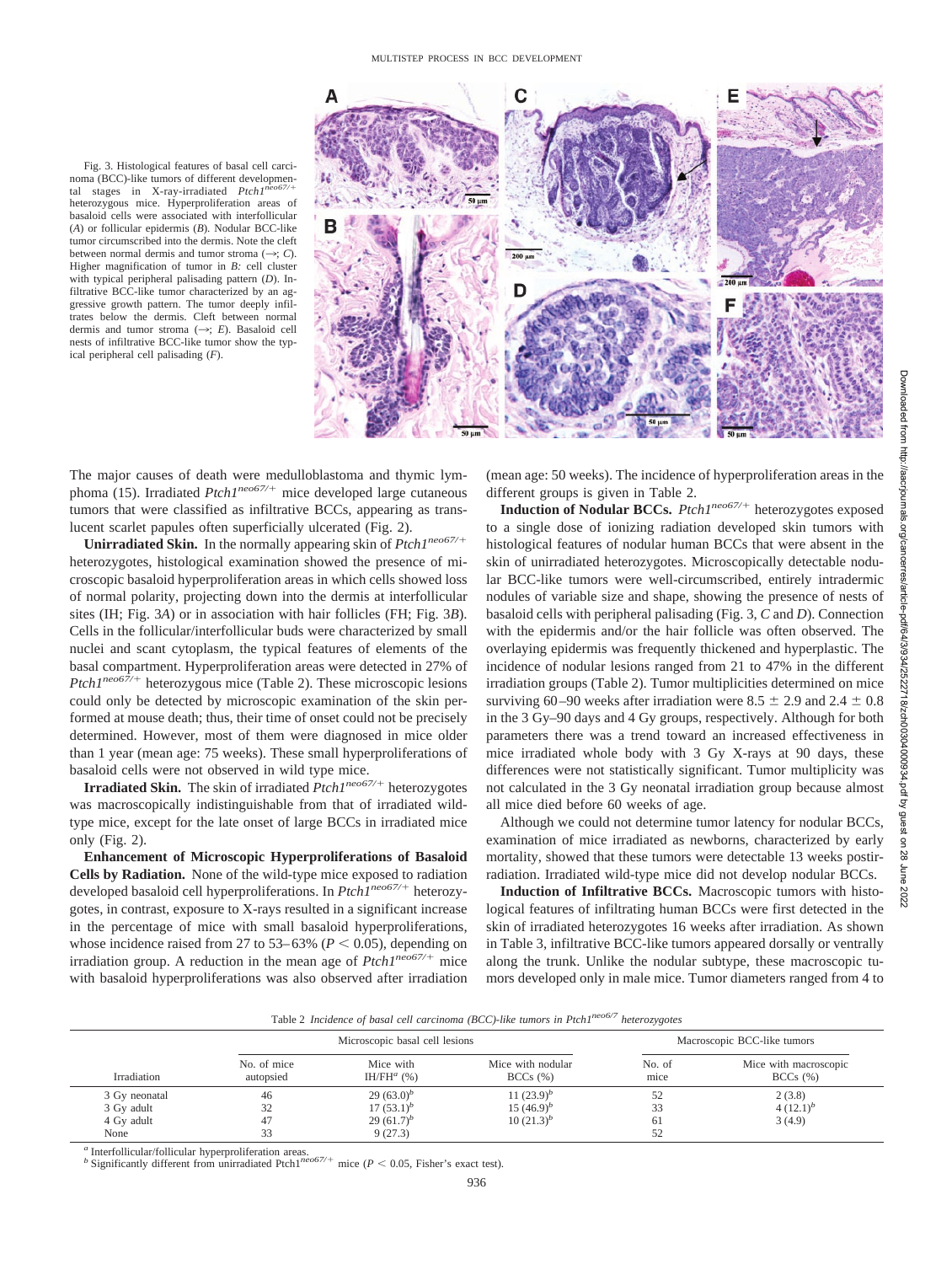Table 3 *Infiltrative BCC-like tumors in Ptch1neo6/7 heterozygotes*

| Irradiation   | Weeks of latency<br>(tumor code) | Position | Diameter (mm) |
|---------------|----------------------------------|----------|---------------|
| 3 Gy neonatal | 75(1)                            | Dorsal   | 8             |
|               | 16(2)                            | Dorsal   |               |
| 3 Gy adult    | 31(3)                            | Ventral  |               |
|               | 38(4)                            | Dorsal   | 13            |
|               | 71(5)                            | Dorsal   | 10            |
|               | 26(6)                            | Dorsal   | 5             |
| 4 Gy adult    | 32(7)                            | Ventral  | 15            |
|               | 45(8)                            | Ventral  | 4             |
|               | 77(9)                            | Ventral  | 8             |

15 mm. Incidences of infiltrative BCCs in the various groups (Table 2) were essentially in agreement with the pattern observed for nodular tumors. BCC incidence in the 3 Gy–90 days group was 12.1%, *i.e.,* 2.5 times higher compared with the incidence of 4.9% observed in the 4 Gy group. Although this difference was not statistically significant, a trend toward an increased effectiveness in mice irradiated whole body with 3 Gy X-rays at 90 days was confirmed for infiltrative BCCs. Irradiation of neonatal mice resulted in a low incidence of infiltrative BCCs (3.8%) because of early mortality in this group. Infiltrative BCCs showed a late onset with a mean latency of 46 weeks. The kinetics of induction of infiltrative BCCs in the different groups is reported in Fig. 4.

Microscopic examination of these large tumors showed a locally aggressive growth pattern, although they did not invade the muscle. The histological features showed dense tumor nodules with margins characterized by cylindrical tumor cell chains arranged in a palisade pattern (Fig. 3*F*). The presence of clefts between tumor stroma and normal dermis was observed (Fig. 3*E*). Infiltrative BCC-like tumors were neither observed in irradiated wild-type mice, nor in unirradiated heterozygotes. No squamous cell carcinomas were induced by irradiation.

**BCC Origin and Shh Signaling.** To confirm the basal cell origin of skin tumors, we used K14 as a basal differentiation marker. In normal skin, the basal cell layer of the epidermis, the outer root sheath, and the sebaceous glands displayed marked immunoreactivity for anti-K14 antibody (Fig. 5*A*). No immunoreactivity was detected in the remaining follicular compartments such as the inner root sheath and the bulb. Basaloid hyperproliferation areas, as well as nodular and infiltrative BCCs, showed strong immunoreactivity for anti-K14 antibody, suggesting a common progenitor for all basal cell lesions observed (Fig. 5, *B–D*).

Because Ptch1 expression is induced by Shh, we used an anti-Ptch1 antibody to establish activation of the Shh pathway in the skin of Ptch1<sup>neo67/+</sup> heterozygous mice. A strong Ptch1 immunoreactivity was detected in the outer root sheath of hair follicles during anagen (Fig. 6*A*), indicating that this phase is dependent on Shh pathway expression. Strong Ptch1 expression was also observed in basal cell hyperproliferation areas and nodular BCC-like tumors during anagen (Fig. 6, *A* and *B*). No Ptch1 expression was detected in the epidermal basal compartment, hyperproliferation areas, and nodular BCC-like tumors during telogen, the resting phase of hair cycle (Fig. 6, *C* and *D*), supporting the notion of temporal control of Shh pathway expression during postnatal hair follicle growth.

**p53 Protein Expression in BCC Subtypes.** We performed immunohistochemical analysis to look for evidence of p53 immunoreactivity in basaloid hyperproliferation areas and in ionizing radiationinduced nodular and infiltrative BCCs. Basaloid hyperproliferation areas (10 of 10), as well as the normal skin, showed negative p53 staining (Fig. 7*A*). In contrast, analysis of radiation induced nodular and infiltrative BCCs showed an intense, dispersed pattern of p53 protein expression in 88% (7 of 8) of nodular and 100% (7 of 7) of infiltrative BCCs (Fig. 7, *B* and *C*), suggesting a possible involvement of p53 in the formation of these tumors. The intensity of overall staining was similar in nodular and infiltrative subtypes.

**Analysis of** *Ptch1* **Allelic Status.** The *Ptch1* allelic status was examined in 10 microdissected nodular BCC-like tumors and matching normal skin tissues. Retention of the wild-type *Ptch1* allele was detected in all tumors examined. A representative agarose gel set is shown in Fig. 8*A*. All infiltrative BCCs developed in these experiments were examined for their allelic status at the *Ptch1* locus. Fig. 8*B* shows loss of the wild-type *Ptch1* allele in 100% of infiltrative BCCs (9 of 9).



Fig. 4. Incidence of infiltrative basal cell carcinoma (BCC)-like tumors in X-ray-irradiated *Ptch1neo67/*- heterozygous mice. The highest BCC incidence was observed in the 3 Gy group irradiated as adults (12.1%). A 4% BCC incidence was observed in neonatally irradiated mice at 75 weeks after irradiation. Mice irradiated with 4 Gy showed a 4.9% BCC incidence. No BCCs were observed in unirradiated mice.



Fig. 5. Anti-CK14-staining of skin lesions. In the normal skin, a strong immunoreactivity is present in the epidermis (E), outer root sheath (ORS), and sebaceous glands (SG; *A*). Similarly, hyperproliferation areas (*B*), nodular BCCs (*C*), and infiltrative BCC-like tumors (*D*) show strong immunoreactivity after incubation with anti-K14 antibody, confirming their basal origin.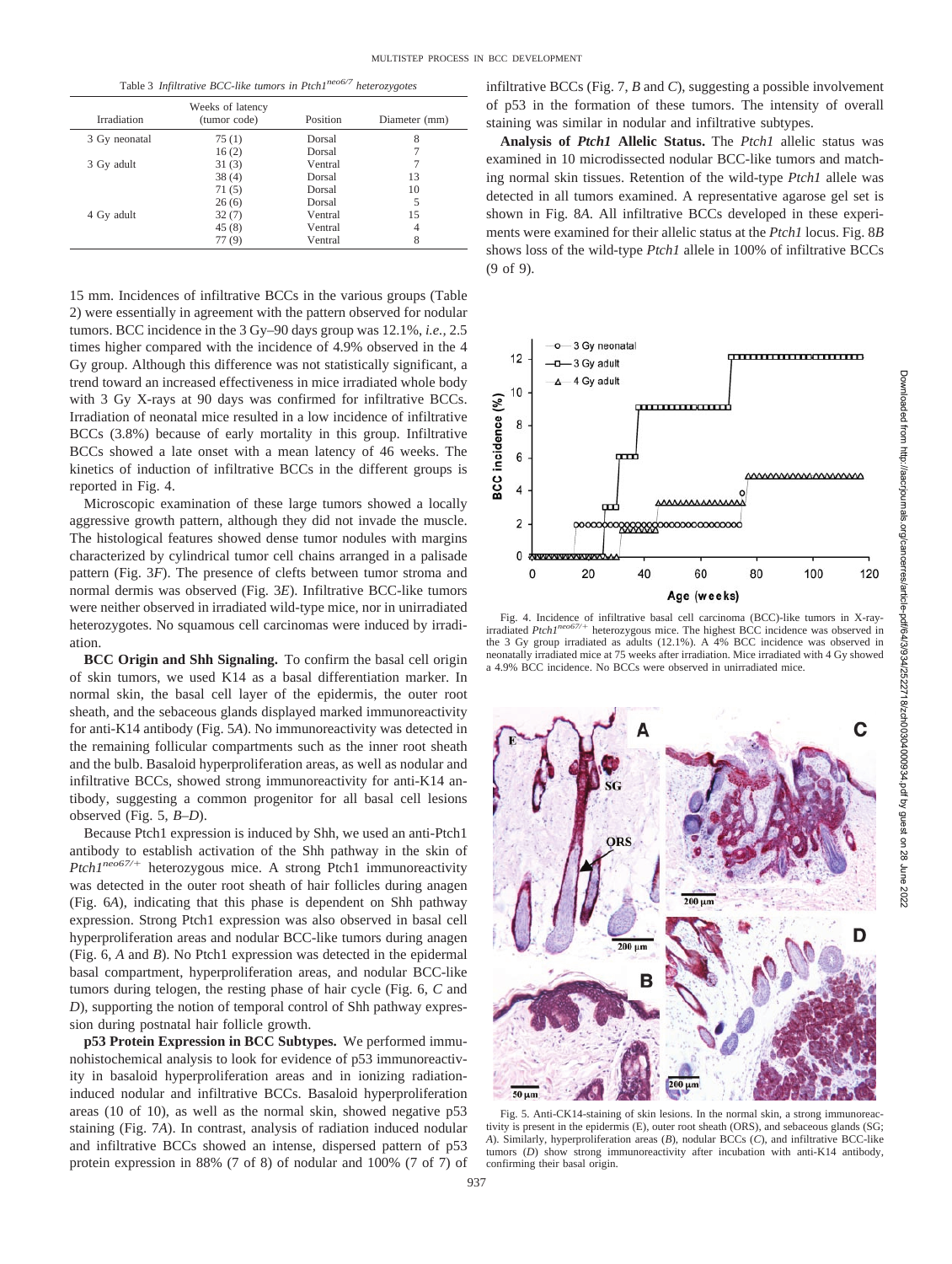

Fig. 6. Immunohistochemical characterization of skin lesions using anti-Ptch1 antibody at different stages of hair growth. *A* and *B*, during anagen phase, identified by the presence of hair follicle into the subcutis, immunoreactivity was detectable in the epidermis (E), hair follicles (HF), interfollicular hyperproliferation areas (IH), nodular BCC-like tumors (N), and muscular tissue (M). *C* and *D*, during telogen phase, characterized by the absence of follicles into the subcutis, Ptch1 immunoreactivity is restricted to the muscular tissue (M).

# **DISCUSSION**

The principal etiologic factors in human BCC tumorigenesis include UV and ionizing radiation, chemical carcinogens, and possibly infection with human papillomaviruses (17). Especially in BCNS patients, BCCs occur with greater incidence in portals of radiotherapy, indicating ionizing radiation as a common *Ptch1* mutagen. Inherent resistance of the mouse to BCC induction by mutagenic chemicals and UV or ionizing radiation has hampered progress in understanding the mechanisms underlying BCC development. *Ptch1* heterozygous knockout mice have provided a new tool for the study of UV- and ionizing radiation-induced BCC tumorigenesis (16).

To clarify the mechanisms by which ionizing radiation induce BCC development, control and irradiated *Ptch1<sup>neo67/+</sup>* mice and wild-type littermates were monitored for their whole life span. Particular attention was paid to skin abnormalities, and skin samples were analyzed at mouse death. The skin of unirradiated *Ptch1<sup>neo67/+</sup>* mice was macroscopically normal, and only microscopic examination showed the presence of hyperproliferations of basaloid cells arising from both the hair follicles and the interfollicular epithelium. These occurred in  $\sim$ 25% of mice.

The interaction of ionizing radiation with *Ptch1* deficiency resulted in a strong alteration of the skin phenotype. Development of basaloid hyperproliferation areas (Fig. 3, *A* and *B*) was enhanced by X-rays, and their incidence increased to 53–63% depending on irradiation group. No difference in morphology was observed in microscopic lesions from unirradiated or irradiated mice. In addition, the skin of irradiated *Ptch1<sup>neo67/+</sup>* heterozygous mice showed the occurrence of microscopically detectable, intradermal, well-circumscribed nodular BCCs (Fig. 3, *C* and *D*), as well as of large infiltrative BCC-like tumors (Figs. 2 and 3, *E* and *F*). Neither of the last two histological subtypes was found in unirradiated  $Ptch1^{neo67/+}$  heterozygotes, demonstrating a direct causal relationship between ionizing radiation exposure and BCC development.

Deregulation of the Shh pathway has been closely linked to BCC



Fig. 7. Expression of p53 in *Ptch1neo67/*- mouse skin and tumors. *A*, negative immunoreactivity for p53 in interfollicular basaloid hyperproliferation and normal skin. *B*, p53 is expressed in a radiation-induced nodular BCC mainly in peripheral cells but not in normal skin. *C*, pattern of p53 protein expression in infiltrative BCC, showing peripheral staining of tumor nests.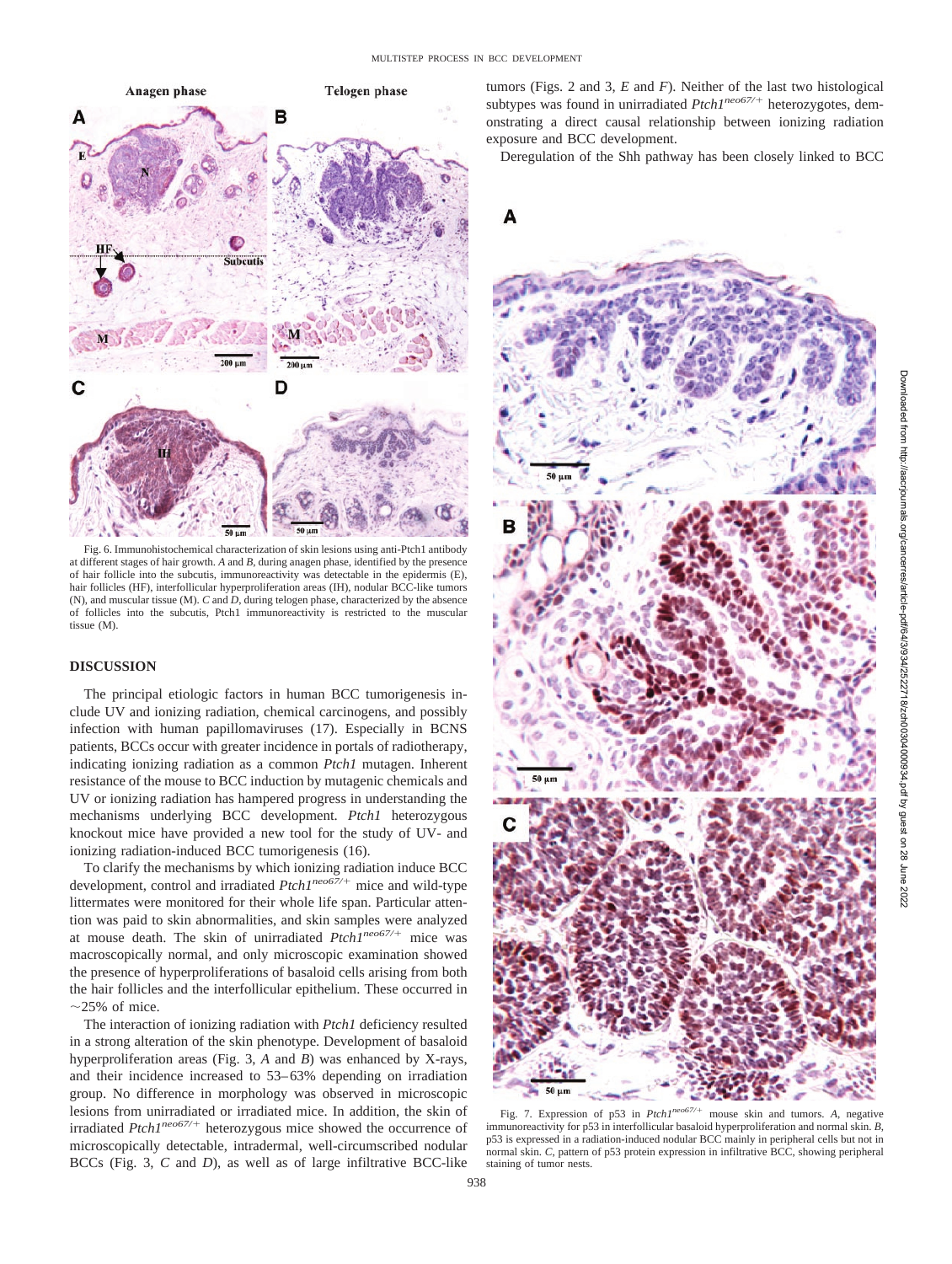

Fig. 8. Analysis of *Ptch1* allelic status in nodular and infiltrative basal cell carcinoma (BCC)-like tumors. DNA extracted from normal (N) and tumor tissue (T) was examined for allelic status of *Ptch1* locus. *A*, representative set of amplified DNAs obtained from nodular BCC-like tumors by microdissection. The wild-type *Ptch1* allele is retained in all tumors. ( $T_1$  and  $T_2$  = two different nodular BCCs from the same mouse). *B*, all infiltrative BCC-like tumors show loss of wild-type *Ptch1*. M<sub>1</sub>, marker (Phix *HaeIII fragments-LT 1* bp); M2, 1 Kb DNA ladder (Invitrogen, Carlsbad, CA).

development, but the mechanisms of BCC tumorigenesis have not been completely clarified yet. As shown by microscopic skin alterations in unirradiated *Ptch1<sup>+/-</sup>* mice, deregulation of the Shh-Ptch pathway represents the initiating step in BCC development and constitutes a rate-limiting event in BCC formation. However, it is not by itself sufficient for full BCC development in  $Ptch1^{+/-}$  mice (9). Our tumor data from irradiated *Ptch1<sup>neo67/+</sup>* heterozygotes (Tables 2 and 3) identify hyperproliferation areas as the most frequent type of basal cell lesion, followed by nodular and finally by infiltrative BCCs, the least frequent subtype. In addition, although multiple nodular BCCs developed in each mouse, infiltrative BCCs developed always as solitary tumors. Finally, although our experimental approach did not allow direct determination of the latency for microscopic tumors, our results suggest that nodular BCCs have shorter latency compared with infiltrative BCCs. In mice irradiated neonatally (3 Gy), nodular BCCs appeared as early as 3 months after irradiation, and 7 of 11 independent nodular tumors were detected in mice that died before 6 months of age (data not shown). Instead, infiltrative BCCs showed a delayed onset, with 7 of 9 ionizing radiation-induced tumors developing in mice older than 10 months, paralleling the human situation where BCC is mainly a disease of the elderly. These findings are consistent with the hypothesis of chronological tumor progression from tumor precursor lesions toward overt neoplasias, with epidermal hyperproliferation areas and nodular and infiltrative BCC-like tumors representing different stages of BCC development.

The expression of Shh protein in normal skin is subject to tight spatial and temporal regulation (18, 19), being restricted to cells at the distal portion of the growing hair follicle and to the anagen hair growth phase (20). Shh induces transcription of target genes, including *Ptch1* itself, by antagonizing the activity of Ptch1. Immunohistochemical analysis of *Ptch1<sup>neo67/+</sup>* skin showed positive Ptch1 staining of the outer root sheath of hair follicles and of microscopic basal cell lesions (*i.e.,* basaloid hyperproliferations and nodular BCCs) only during anagen. In contrast, no Ptch1 staining was observed during telogen-stage skin (Fig. 6), suggesting temporal regulation of Shh signaling in both growing hair follicles and in epidermal hyperproliferation areas and nodular BCCs. These observations are similar to those reported for  $Ptch1^{+/-}$  mice (exon 1/2; Ref. 19) and suggest that Shh pathway activation in the skin of *Ptch1<sup>neo67/+</sup>* heterozygotes is still anagen restricted and that haploinsufficiency is not by itself sufficient to cause constitutive activation of the pathway. In contrast, marked up-regulation of *Shh* target genes is a hallmark of full-blown BCC. This suggests that modestly deregulated *Shh* signaling plays a role in the development of basaloid hyperproliferation, but a critical threshold of signaling activity must be achieved for full BCC development. Recent studies have pointed out the importance of the level of hedgehog pathway deregulation in the development of basal cell tumors and the need of high levels of Shh signaling for the sustained, expansive tumor growth characteristic of BCCs (9, 21).

The appearance of nodular and infiltrative BCCs in the skin of irradiated *Ptch1<sup>neo67/+</sup>* mice suggests that development of these tumors requires additional genetic lesions, consistent with the fact that tumor development is believed to require a number of genetic alterations. In human BCCs, the tumor suppressor gene *p53* is frequently mutated (22, 23), suggesting that *p53* mutations are an early and required event in BCC tumorigenesis. In the mouse, *p53* gene mutations were detected in BCCs induced by long-term UV exposure in *Ptch1<sup>+/-</sup>* mice (exon 1/2; Ref. 16). Nilsson *et al.* (21), in contrast, failed to detect *p53* mutations in spontaneous BCCs from *K5*-*Gli*-*1* transgenic mice. In this study, immunohistochemical analysis of p53 expression showed intense p53-positive staining in nodular and infiltrative BCC-like tumors but not in hyperproliferation areas (Fig. 7), suggesting that altered *p53* signaling may be a prerequisite also for murine BCC. Surprisingly, there was no correlation between expression level and tumor aggressiveness because the pattern of p53 staining was similar in nodular and infiltrative BCC-like tumors. This contrasts with a study of relation of p53 expression to the aggressive infiltrative histopathological feature of human BCC (24).

BCNS patients inherit one copy of mutated *Ptch1* and develop BCC mainly after exposure to UV or ionizing radiation when the remaining wild-type copy is mutated or deleted in epidermal keratinocytes. Although limited data exist for BCC development in *Ptch1* heterozygous knockout mice, loss of heterozygosity at the *Ptch1* locus after UV or ionizing radiation has been implicated in BCC tumorigenesis (16). We analyzed ionizing radiation-induced infiltrative BCCs for the allelic status at the *Ptch1* locus and detected loss of the wild-type *Ptch1* allele in all infiltrative BCCs examined (9 of 9; Fig. 8*B*). Our results confirm that the *Ptch1* gene is an important target of radiation and that cells lacking both *Ptch1* alleles undergo clonal expansion leading to uncontrolled growth and local invasion. In view of the development of different types of skin lesions in irradiated Ptch1<sup>neo67/+</sup> heterozygotes, we next investigated the status of the wild-type *Ptch1* allele in the nodular, microscopic subtype. Analysis of 10 microdissected nodular BCCs showed retention of the wild-type allele (Fig. 8*A*), indicating that other factors must contribute to this step of neoplastic progression. These results, taken together with the latencies of skin lesion development, suggest that tumor type may be dependent on quality and quantity of additional acquired mutations and that irradiated *Ptch1<sup>neo67/+</sup>* epidermis is more permissive to accumulation of additional oncogenic mutations, including loss of wild-type *Ptch1.* This may be a consequence of increased genomic instability associated with altered *p53* signaling, which may enhance the rate of acquisition of secondary mutations.

Our results strongly support the hypothesis of a process occurring through the accumulation of genetic alterations reminiscent of that seen in colorectal cancer (25) in which a crucial role has been attributed to mutations activating the Wnt pathway that shares many similarities with the Shh pathway (26). Although the concept of BCC tumorigenesis as a multistep process conflicts with the lack of premalignant lesions reported for BCCs (27), this hypothesis has recently been suggested for human BCC (28).

In contrast to mouse models overexpressing nuclear mediators of Shh signaling (*e.g., K5*-*Gli*-*1*-transgenic mice; Ref. 21), showing rapid and frequent appearance of BCC-like growths during late embryogenesis, the frequency of spontaneous basaloid hyperproliferations in Ptch1<sup>neo67/+</sup> mice was relatively low and delayed. Although requirement for additional genetic damage can be postulated even at this early stage, we favor the hypothesis that deregulation of this pathway at a proximal level may be less effective than deregulation at a distal level (*e.g.,* Gli-1, Gli-2; Refs. 21, 29). Consistent with this supposition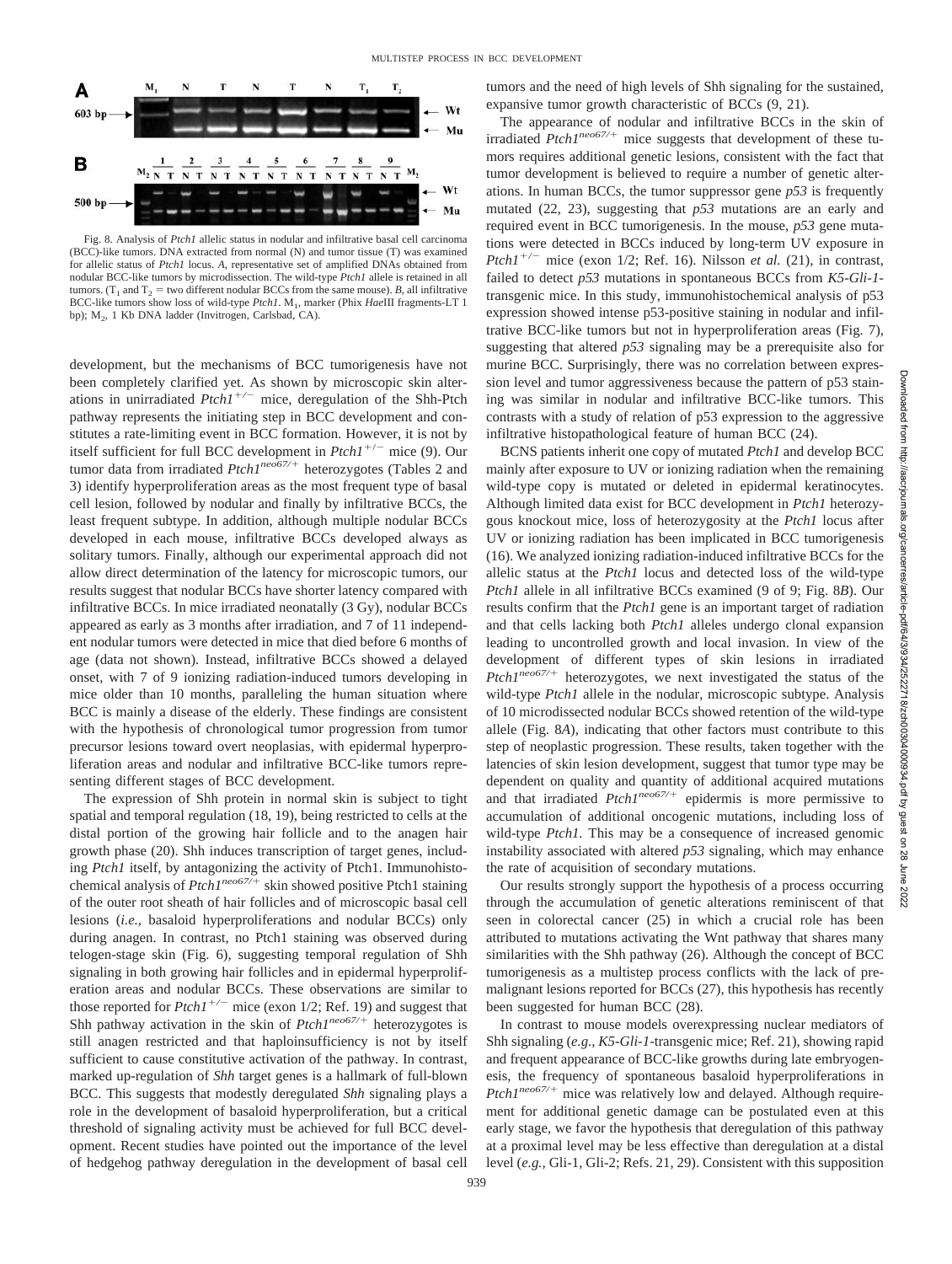is the finding that Shh target gene induction in *Ptch1* heterozygotes maintains normal hair cycle dependence (Fig. 6; Ref. 19), which appears to be a key mechanism for accurate control of morphogenesis and renewal of hair follicle. In keeping with this view, the X-rayinduced enhancement of basaloid hyperproliferations may be due to a Shh-mediated mechanism of tissue repopulation after radiation damage analogous to that operating in the airway epithelium after injury caused by chemical damage (30), rather than being associated with secondary genetic hits.

A surprising outcome of our study was the strong effect of gender on radiation-induced BCC tumorigenesis. Although microscopic basal cell lesions were observed in males and females, infiltrative BCCs only developed in males. Male sex is a known risk factor for BCC also in humans (31) and is associated with more BCC/year (rate ratio: 1.2). Although the role of estrogens in the development of skin cancer is controversial (32), our results point to an effect of hormonal status on BCC development, consistent with recent findings showing that *Ptch1* is involved in the response to steroid hormones such as estrogens and progesterone and also to their precursor, *i.e.,* cholesterol (33, 34). Additional experimentation is needed to consolidate the possibility of involvement of Shh-Ptch1 signaling in hormone-induced susceptibility to BCC development.

An additional important observation is the difference in BCC induction between mice irradiated locally at 60 days and mice irradiated whole body at 90 days. Although not statistically significant, higher incidence of both nodular and infiltrative BCCs were observed in the latter group, which may point to a relationship between radiation susceptibility and age-dependent hair growth cycle phase (35). On the basis of this hypothesis, mice in a growth phase of the hair cycle (90 days) may be more susceptible to BCC induction compared with mice in a resting phase (60 days). This age dependence is likely to reflect the ability of hair progenitor cells to express the hedgehog pathway and proliferate at the time of irradiation (36). Age-dependent susceptibility to BCC induction would imply a strong concordance with the cellular mechanisms of induction of medulloblastoma by ionizing radiation in  $PtchI^{neo67/+}$  mice in which a tumorigenic window of sensitivity reflects the time-limited ability of tumor precursor cells to proliferate (15). Alternately, immunosuppression due to whole-body irradiation might contribute to increase BCC risk (37). To discriminate between these two hypotheses, it will be of interest to examine skin tumor development in mice irradiated locally (*a*) in growth phase of the hair cycle, or (*b*) after induction of an artificial growth phase by hair plucking, or (*c*) by administration of chemical inducers. Experiments are presently underway to investigate hair cycle-phase/immunosuppressive effects.

Finally, in this study we show that mouse lines obtained through deletion of exons 6/7 do not show substantial differences in BCC tumorigenesis compared with  $Ptch1^{+/-}$  (exon 1/2) mice (16). However, whereas a single X-ray dose was able to induce large, infiltrative BCCs in  $Ptch1^{neo67/+}$  mice (this study),  $Ptch1^{+/-}$  mice only developed microscopic BCCs. The mouse age at irradiation (60 days) and the low number  $(n = 18)$  of exposed mice are likely to be responsible of the absence of macroscopic BCCs in the former study. Another potential explanation could be the genetic background on which *Ptch1<sup>+/-</sup>* mice (exon 1/2) were generated (16).

In summary, we provided evidence that BCC tumorigenesis in Ptch1<sup>neo67/+</sup> heterozygotes occurs in a multistep fashion. Our data regarding incidence, multiplicity, and latency of the different basal cell lesions, as well as the results of our analysis of p53 protein expression and *Ptch1* allelic status in nodular and infiltrative BCCs are consistent with a model in which (*a*) *Ptch1* haploinsufficiency, by causing modest deregulation of the Shh pathway, determines development of BCC precursor lesions, *i.e.,* basaloid hyperproliferation areas in untreated mice during anagen phase, but it is not sufficient to drive full BCC development; (*b*) after direct genetic damage by radiation in genes serving critical functions in the regulation of cell proliferation, apoptosis, response to DNA damage such as *p53*, BCC precursor lesions progress to nodular, intradermic BCCs; (*c*) genomic instability associated with *p53* mutation promotes complete loss of *Ptch1* function, with constitutive activation of the Shh pathway and progression to large, invasive BCCs. This multistep model provides the opportunity to dissect out the molecular events underlying stepwise progression from precursor lesions to full BCC development. Finally, the development of a model in which BCCs develop in mice within the first year of life after a single X-ray exposure provides a useful tool for the study of both the pathogenesis and treatment of this very common human tumor.

### **REFERENCES**

- 1. Miller, S. J. Biology of basal cell carcinoma (part I). J. Am. Acad. Dermatol., *24:* 1–18, 1991.
- 2. Gorlin, R. J. Nevoid basal cell carcinoma syndrome. Dermatol. Clin., *13:* 113–125, 1995.
- 3. Johnson, R. L., Rothman, A. L., Xie, J., Goodrich, L. V., Bare, J. W., Bonifas, J. M., Quinn, A. G., Myers, R. M., Cox, D. R., Epstein, E. H., Jr., and Scott, M. P. Human homolog of patched, a candidate gene for the basal cell nevus syndrome. Science (Wash. DC), *272:* 1668–1671, 1996.
- 4. Hahn, H., Wicking, C., Zaphiropoulous, P. G., Gailani, M. R., Shanley, S., Chidambaram, A., Vorechovsky, I., Holmberg, E., Unden, A. B., Gillies, S., Negus, K., Smyth, I., Pressman, C., Leffell, D. J., Gerrard, B., Goldstein, A. M., Dean, M., Toftgard, R., Chenevix-Trench, G., Wainwright, B., and Bale, A. E. Mutations of the human homologue of *Drosophila patched* in the nevoid basal cell carcinoma syndrome. Cell, *85:* 841–851, 1996.
- 5. Gailani, M. E., and Bale, A. E. Developmental genes and cancer role of patched in basal cell carcinoma of the skin. J. Natl. Cancer Inst. (Bethesda), *89:* 1103–1109, 1997.
- 6. Ingham, P. W. Transducing Hedgehog: the story so far. EMBO J., *17:* 3505–3511, 1998.
- 7. Xie, J., Murone, M., Luoh, S. M., Ryan, A., Gu, Q., Zhang, C., Bonifas, J. M., Lam, C. W., Hynes, M., Goddard, A., Rosenthal, A., Epstein, E. H., Jr., and de Sauvage, F. J. Activating *Smoothened* mutations in sporadic basal cell carcinoma. Nature (Lond.), *391:* 90–92, 1998.
- 8. Lacour, J. P. Carcinogenesis of basal cell carcinomas genetics and molecular mechanism. Br. J. Dermatol., *146:* 17–19, 2002.
- 9. Grachtchouk, V., Grachtchouk, M., Lowe, L., Johnson, T., Wei, L., Wang, A., de Sauvage, F., and Dlugosz, A. A. The magnitude of hedgehog signaling activity defines skin tumor phenotype. EMBO J., *22:* 2741–2751, 2003.
- 10. Oro, A. E., Higgins, K. M., Hu, Z., Bonifas, J. M., Epstein, E. H., Jr., and Scott, M. Basal cell carcinoma in mice overexpressing sonic hedgehog. Science (Wash. DC), *276:* 817–821, 1997.
- 11. Sato, N., Leopold, P. L., and Crystal, R. G. Induction of the hair growth phase in postnatal mice by localized transient expression of Sonic hedgehog. J. Clin. Investig., *104:* 855–864, 1999.
- 12. Jih, D. M., Lyle, S., Elenitsas, R., Elder, D. E., and Cotsarelis, G. Cytokeratin 15 expression in trichoepitheliomas and a subset of basal cell carcinomas suggests they originate from hair follicle stem cells. J. Cutan. Pathol., *26:* 113–118, 1999.
- 13. Hahn, H., Wojnowski, L., Zimmer, A. M., Hall, J., Miller, G., and Zimmer, A. Rhabdomyosarcomas and radiation hypersensitivity in a mouse model of Gorlin syndrome. Nat. Med., *4:* 619–622, 1998.
- 14. Goodrich, L. V., Milenkovic, L., Higgins, K. M., and Scott, M. P. Altered neural cell fates and medulloblastoma in mouse patched mutants. Science (Wash. DC), *277:* 1109–1113, 1997.
- 15. Pazzaglia, S., Mancuso, M., Atkinson, M. J., Tanori, M., Rebessi, S., Di Majo, V., Covelli, V., Hanh, H., and Saran, A. High incidence of medulloblastoma following X-ray irradiation of newborn *Ptch1* heterozygous mice. Oncogene, *21:* 7580–7584, 2002.
- 16. Aszterbaum, M., Epstein, J., Oro, A., Douglas, V., LeBoit, P. E., Scott, M. P., and Epstein, E. H., Jr. Ultraviolet and ionizing radiation enhance the growth of BCCs and trichoblastomas in patched heterozygous knockout mice. Nat. Med., *5:* 1285–1291, 1999.
- 17. Bastiaens, M. T., Hoefnagel, J. J., Bruijn, J. A., Westendorp, R. G. J., Vermeer, B. J., and Bouwes Bavinck, J. N. Differences in age, site distribution, and sex between nodular and superficial basal cell carcinoma indicate different types of tumors. J. Investig. Dermatol., *110:* 880–884, 1998.
- 18. Morgan, B. A., Orkin, R. W., Noramly, S., and Perez, A. Stage-specific effects of sonic hedgehog expression in the epidermis. Dev. Biol., *201:* 1–12, 1998.
- 19. Oro, A. E., and Higgins, K. Hair cycle regulation of hedgehog signal reception. Dev. Biol., *255:* 238–248, 2003.